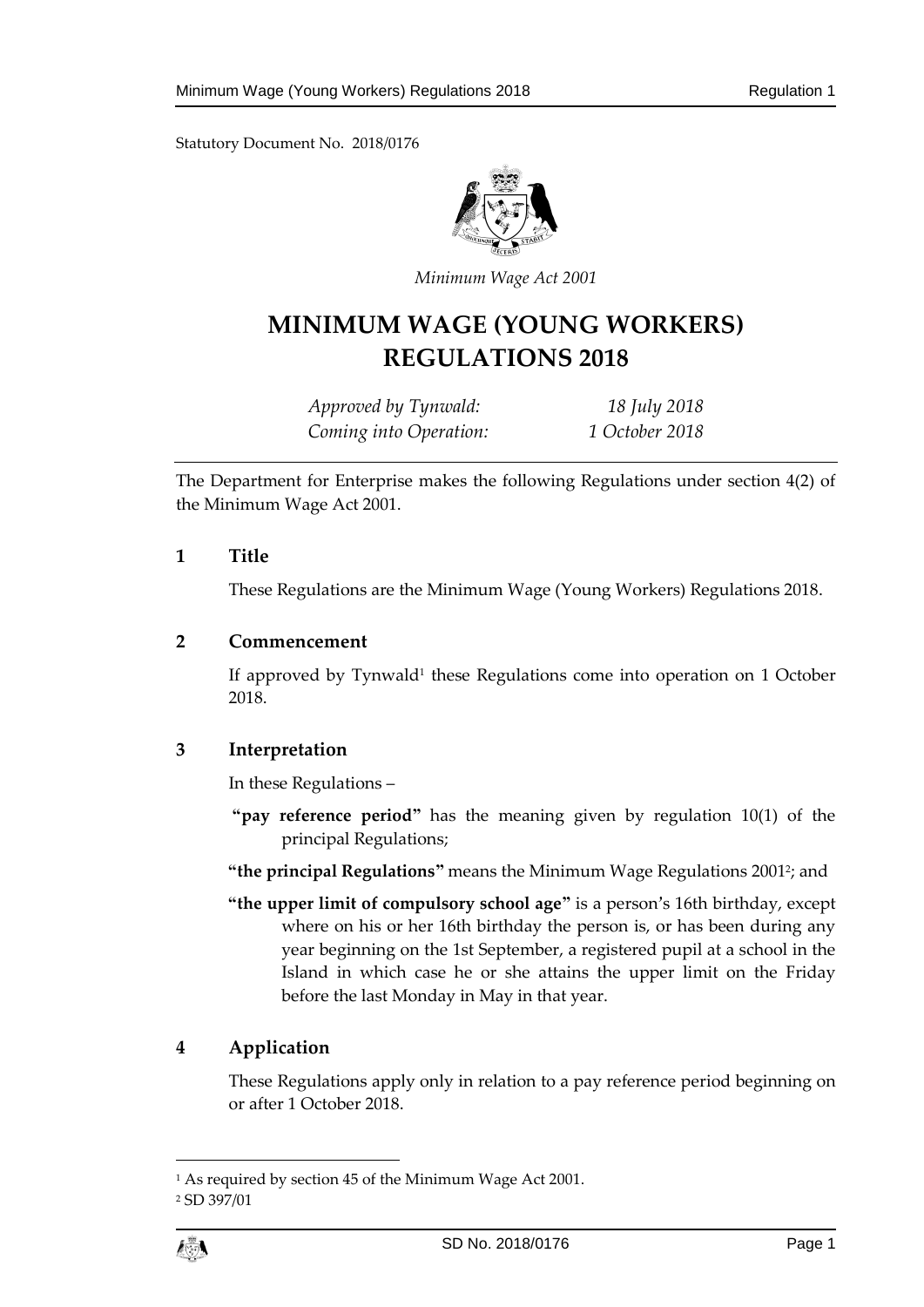## **5 Rates of minimum wage for young workers**

- (1) The hourly rate of the minimum wage is £5.85 for a worker who has attained the upper limit of compulsory school age but who has not attained the age of 18.
- (2) The hourly rate of the minimum wage is  $£6.95$  for a development worker.
- (3) Paragraphs (1) and (2) do not apply in relation to a worker who, by virtue of regulation 12 of the principal Regulations, does not qualify for the minimum wage.
- (4) In this regulation, "a development worker" is a worker who  $-$ 
	- (a) has attained the age of 18;
	- (b) is within the first 6 months after the commencement of his or her employment with an employer;
	- (c) has not previously been employed either by that employer or by an associated employer (within the meaning of section 173(7) of the Employment Act 2006) of that employer; and
	- (d) has entered into an agreement with the employer requiring the worker to take part in accredited training on at least 26 days between the commencement of his or her employment or, if later, the day upon which he or she entered into the agreement, and the end of the 6 month period referred to in paragraph (b).
- (5) For the purposes of paragraph (4)(b) a worker does not commence employment with an employer where he or she has previously been employed by another employer and continuity of employment is preserved between the 2 employments by Schedule 5 to the Employment Act 2006 or any other enactment.
- (6) In paragraph  $(4)(d)$  "accredited training" means training
	- (a) provided to a recognised industry standard; and
	- (b) approved by the Department of Education, Sport and Culture.

## **6 Amendment of the principal Regulations**

- (1) The principal Regulations are amended as follows.
- (2) In regulation  $2(1)$  (interpretation)
	- (a) in the definition of "arrangements made by the Government", for "the Department of Trade and Industry" substitute  $\blacksquare$  the  $T$ reasury $\boldsymbol{\mathsf{\Xi}}$ ;
	- (b) in the appropriate place in the alphabetical list insert the following definitions –
		- (i) «"**RQF**" means the Regulated Qualifications Framework for England, Wales and Northern Ireland; $\boldsymbol{\Xi}$ ; and

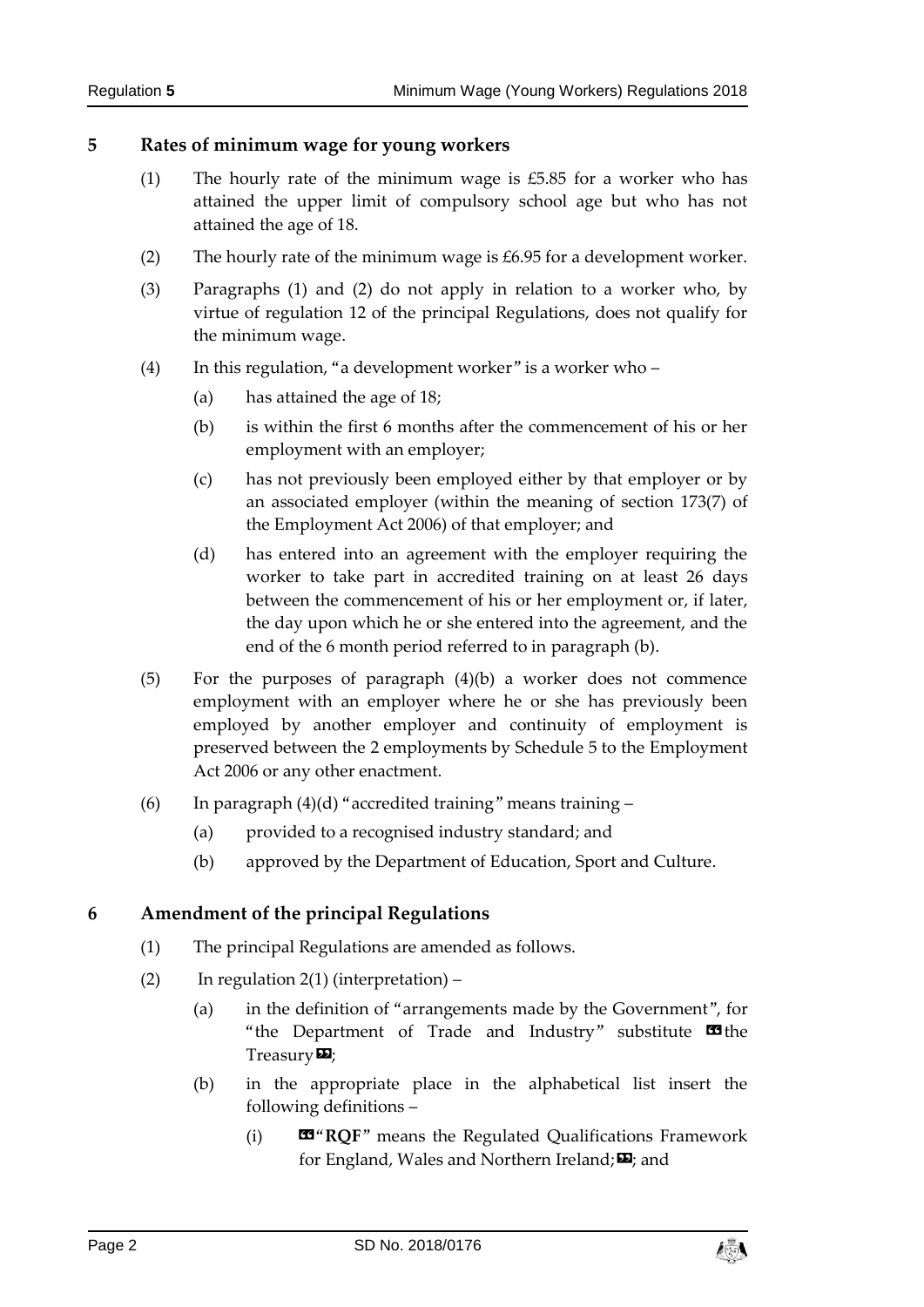- (ii) «"**SCQF**" means the Scottish Credit and Qualifications Framework of Scotland;
- (3) In regulation 12(3) (workers who do not qualify for the minimum wage), for "the Department of Trade and Industry" substitute **II** the Department of Education, Sport and Culture<sup>D</sup>.
- (4) For regulation 12(7) substitute
	- **EE**(7) For the purposes of paragraph (6), a "higher education course" means –
		- (a) in England and Wales and Northern Ireland, a course which is at RQF level 4 or above;
		- (b) in Scotland, a course which is at SCQF level 7 or above; and
		- (c) in the Island, a course recognised as such by the Department of Education, Sport and Culture.<sup>20</sup>.

#### **7 Revocation**

The Minimum Wage (Young Workers) (No. 2) Regulations 2017<sup>3</sup> are revoked.

#### **MADE 28 JUNE 2018**

**LAURENCE SKELLY** *Minister for Enterprise*

<sup>3</sup> SD 2017/0108



 $\overline{\phantom{a}}$